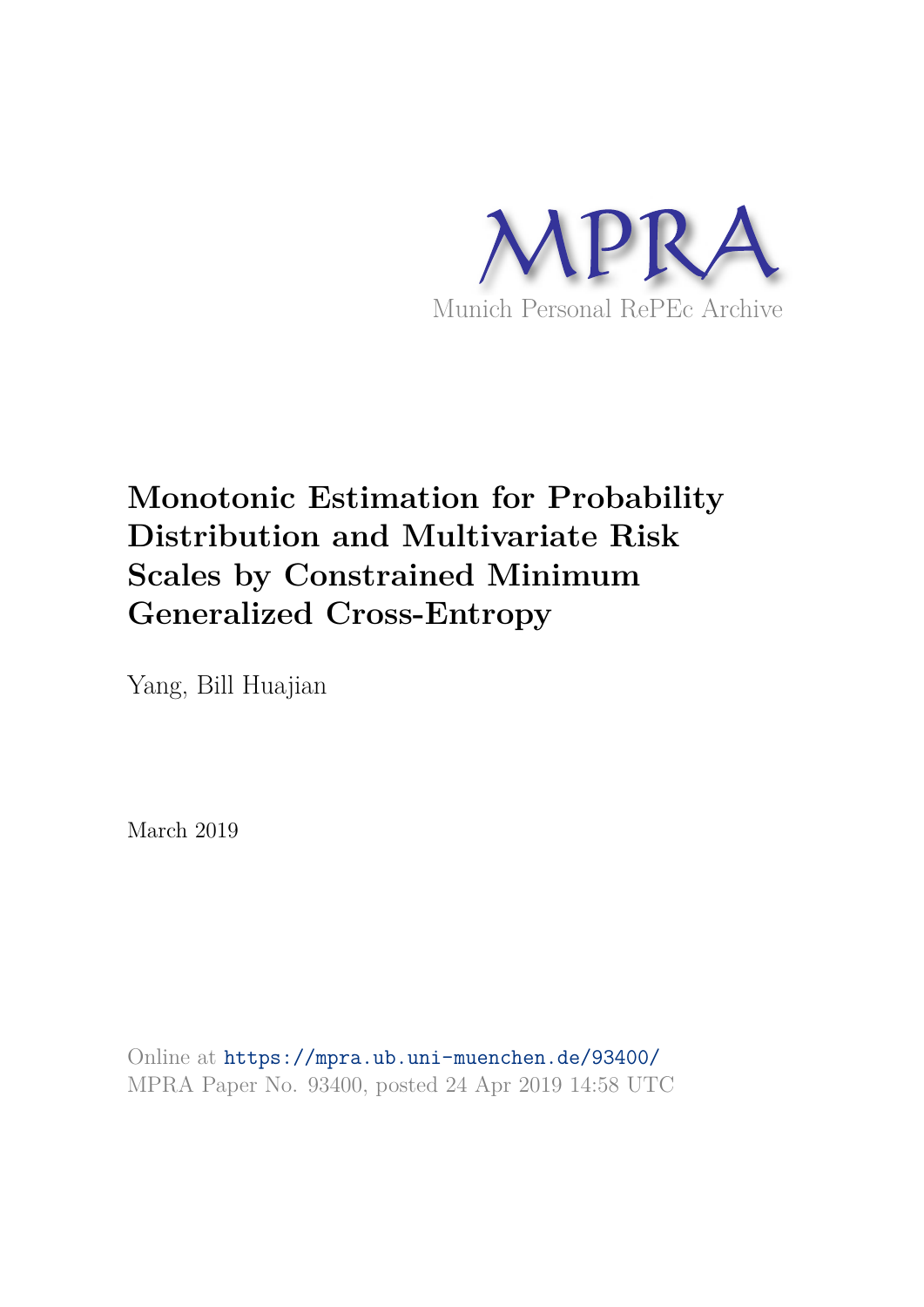# Monotonic Estimation for Probability Distribution and Multivariate Risk Scales by Constrained Minimum Generalized Cross-Entropy

Bill Huajian Yang

*Abstract* **- Minimum cross-entropy estimation is an extension to the maximum likelihood estimation for multinomial probabilities. Given a probability**  distribution  $\{r_i\}_{i=1}^k$ , we show in this paper that the **monotonic estimates**  ${p_i}_{i=1}^k$  **for the probability distribution by minimum cross-entropy are each given by the simple average of the given distribution values over some consecutive indexes. Results extend to the monotonic estimation for multivariate outcomes by generalized cross-entropy. These estimates are the exact solution for the corresponding constrained optimization and coincide with the monotonic estimates by least squares. A non-parametric algorithm for the exact solution is proposed. The algorithm is compared to the "pool adjacent violators" algorithm in least squares case for the isotonic regression problem. Applications to monotonic estimation of migration matrices and risk scales for multivariate outcomes are discussed.**

*Index terms* **–maximum likelihood, cross-entropy, least squares, isotonic regression, constrained optimization, multivariate risk scales** 

#### I. INTRODUCTION

 Utilizing prior knowledge is important for a learning process. A common prior is the monotone relationship between input and output. For example, we expect the loss for a loan to be lower when collateral value and quality of collateral type are higher; and people tend to buy less of a product when price increases. Examples of learnings, where monotonic constraints are imposed, include isotonic regression ([1], [2], [3], [4]), rating migration models  $([5])$ , classification trees  $([6])$ , rule learning  $([7])$ , binning ([8]), and deep lattice network ([9]).

For a random vector  $(y_1, y_2, ..., y_k)$ , let  $p_i$  be the expected value of  $y_i$ , and  $S = \{ (y_{i1}, y_{i2}, ..., y_{ik}) \}_{i=1}^n$  a given sample for the random vector, where  $(y_{i1}, y_{i2}, ..., y_{ik})$  denotes the  $i^{th}$  observation, and  $y_{ij}$ its  $j^{th}$  component. We assume:

$$
0 \le y_{ij} \le 1, \ 1 \le j \le k, \ 1 \le i \le n, \ (1.1)
$$
  

$$
y_{i1} + y_{i2} + \dots + y_{ik} = 1. \qquad (1.2)
$$

That is, each observation  $(y_{i1}, y_{i2}, ..., y_{ik})$  is a percentage distribution over  $k$  ordinal indexes. We use the following notations:  $d_j = \sum_{i=1}^n y_{ij}$ ,  $r_j =$  $d_j/n, D = d_1 + d_2 + \dots + d_k$ , and  $R = \frac{D}{n}$ .

Given an observed distribution  $q = \{q_i\}_{i=1}^k$  and the predicted distribution  $p = {p_i}_{i=1}^k$ , the cross-entropy between  $q$  and  $p$  is defined as:

$$
H(q,p)=-\sum_{i=1}^k q_i \log(p_i).
$$

By using the Kullback-Leibler (KL) divergence (also called relative entropy) between  $q$  and  $p$  ([10]), one can show that cross-entropy  $H(q, p)$  measures the dissimilarity between  $q$  and  $p$  (see Appendix, or [11], [12]). The cross-entropy for the given sample  $S$  is defined as:

$$
CE = -\sum_{i=1}^{n} \sum_{j=1}^{k} y_{ij} \log(p_j)
$$
  
=  $-\sum_{j=1}^{k} (\sum_{i=1}^{n} y_{ij}) \log(p_j)$   
=  $-\sum_{j=1}^{k} d_j \log(p_j)$ . (1.3)

The monotonic minimum cross-entropy estimates are the values  ${p_j}_{j=1}^n$  $t_{t-1}^{k}$  that minimize (1.3) subject to (1.4) and (1.5) below:

$$
0 \le p_1 \le p_2 \le \dots \le p_k, p_1 + p_2 + \dots + p_k = 1.
$$
 (1.4)

Because  $-\sum_{j=1}^{k} d_j \log(p_j) = -n \sum_{j=1}^{k} r_j \log(p_j)$ , the measure  $\mathbb{C}E$  defined by (1.3) is the same as the crossentropy between  ${r_j}_{j=1}^n$  $_{j=1}^{k}$  and  ${p_j}_{j=1}^{k}$  $\sum_{i=1}^{k}$ , up to a scalar *n*. Therefore,  $\overline{CE}$  measures the dissimilarity between  ${r_j}_{j=1}$  $_{j=1}^{k}$  and  ${p_j}_{j=1}^{k}$  $\frac{k}{i=1}$ .

When each observation  $(y_{i1}, y_{i2}, ..., y_{ik})$  is multinomial, i.e. all  $y_{i1}$ ,  $y_{i2}$ , ..., and  $y_{ik}$  are zero but one, which is 1, then  $d_i$  becomes the frequency that  $y_i$  takes the value 1. Therefore, (1.3) is the negative multinomial log-likelihood, up to a constant given by the logarithm of some multinomial coefficient, which is independent of  ${p_j}_{j=1}^n$  $\sum_{i=1}^{k}$ . In this case, the minimum cross-entropy estimates are the maximum multinomial likelihood estimates.

 **Generalization to multivariate outcomes.** Given a sample  $S = \{ (y_{i1}, y_{i2}, ..., y_{ik}) \}_{i=1}^n$  of the random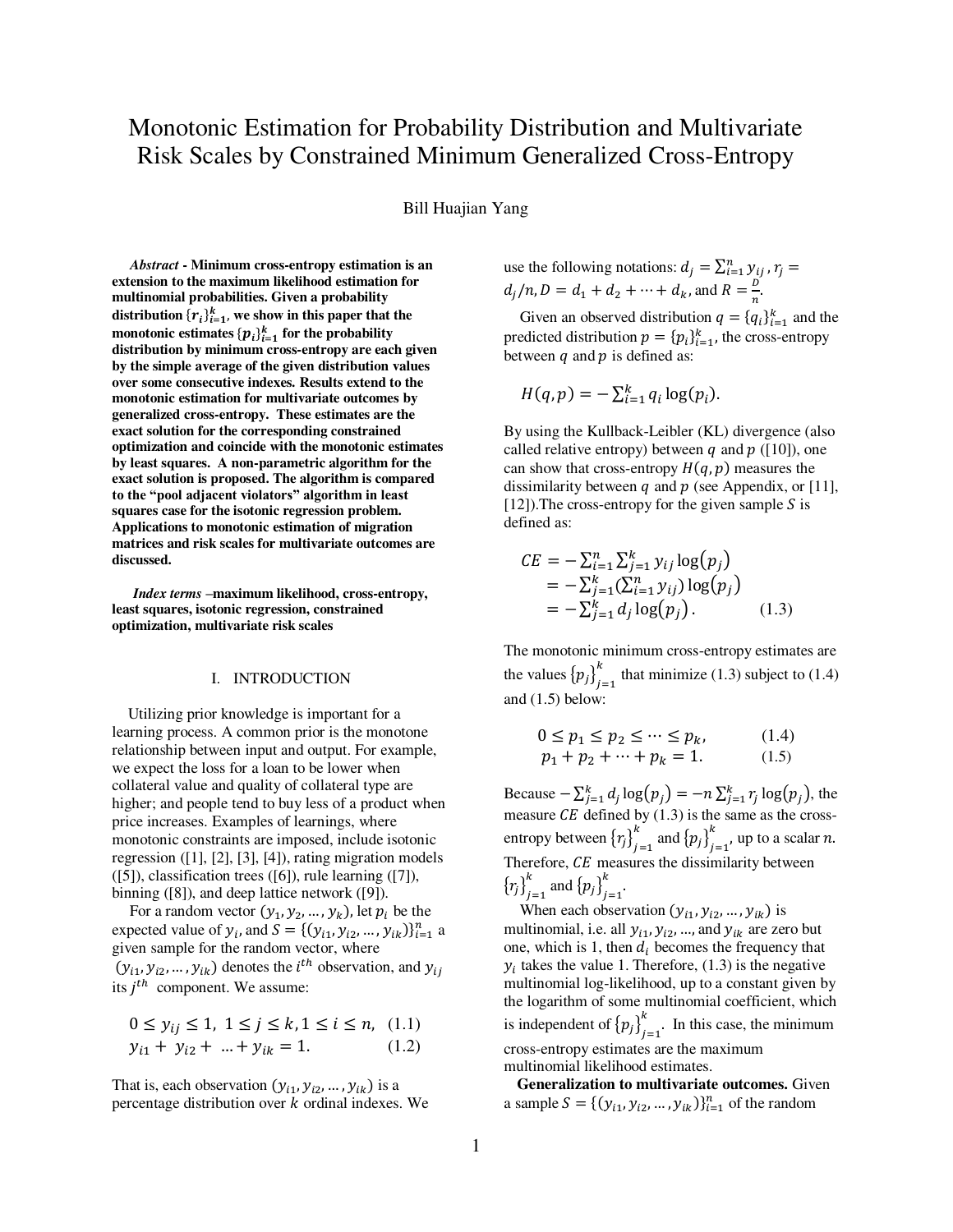vector  $(y_1, y_2, ..., y_k)$ , where  $y_{ij} \ge 0$  for  $1 \le j \le k$ k and  $1 \le i \le n$  (in absence of (1.2)), the generalized cross-entropy is defined, similarly to  $\mathcal{C}E$ , as:

$$
GCE = -\sum_{i=1}^{n} \sum_{j=1}^{k} y_{ij} \log(p_j)
$$
  
=  $-\sum_{j=1}^{k} d_j \log(p_j)$ . (1.6)

The monotonic minimum generalized cross-entropy estimates are the values  ${p_j}_{j=1}^n$  $\sum_{i=1}^{k}$  that minimize (1.6) subject to  $(1.4)$  and  $(1.7)$  below:

$$
p_1 + p_2 + \dots + p_k = R. \tag{1.7}
$$

Recall  $R = \frac{b}{n}$ . Clearly, minimizing (1.3) for *CE* subject to  $(1.4)$  and  $(1.5)$  is a special case of minimizing  $(1.6)$  for *GCE* subject to  $(1.4)$  and  $(1.7)$ .

 **Main results.** We show in this paper that for a given sample  $S = \{ (y_{i1}, y_{i2}, ..., y_{ik}) \}_{i=1}^n$ , where  $y_{ij} \ge$ 0 for  $1 \le j \le k$  and  $1 \le i \le n$ , there exist partition integers  $\{k_i\}_{i=0}^m$ , where  $0 = k_0 < k_1 < \cdots < k_m = k$ , such that the monotonic minimum generalized crossentropy estimates  ${p_j}_{j=1}^n$  $t_{t-1}^{k}$  that minimize (1.6) subject to (1.4) and (1.7) are given by the simple average (see Proposition 3.3) below:

$$
p_j = \frac{1}{k_i - k_{i-1}} \sum_{j=k_{i-1}+1}^{k_i} r_j.
$$
 (1.8)

One of the most important monotonic estimations is by least squares, i.e. the isotonic regression ([1]). The goal of isotonic regression is to find  $\{p_i\}_{i=1}^k$ , subject to (1.4), that minimize the weighted sum squares  $\sum_{i=1}^{k} w_i (r_i - p_i)^2$ , where  $\{w_i\}_{i=1}^{k}$  are the given weights. A unique exact solution to the isotonic regression exists and can be obtained by a nonparametric algorithm called Pool Adjacent Violators (PAV) ([1], [2], [4], [8]).

Results by (1.8) are the exact solution to the constrained optimization problem corresponding to (1.6) and are proved to be also the least squares estimates subject only to (1.4) (see Proposition 3.4), which links to isotonic regression. That is, for monotonic least squares estimates, (1.7) is an implication, while it is a condition (i.e. a constraint) for monotonic generalized cross-entropy estimates.

 A non-parametric algorithm (Algorithm 4.1) is proposed in section IV for the partition integers in (1.8), hence the monotonic estimates. This algorithm is compared in section V to the PAV algorithm.

 The key ideas to the proof of (1.8) and the algorithms proposed in this paper are the reparameterization of the estimates so that (1.4) is automatically satisfied. Consequently, the constrained programming is transformed into a tractable nonconstrained mathematical programming problem (see sections III and IV).

The paper is organized as follows: Partition integers are defined in section II. Equation (1.8) is proved in section III. We propose in section IV a non-parametric algorithm for finding these partition integers. In section V, we compare this nonparametric algorithm, in least squares case, with the Pool Adjacent Violators algorithm for isotonic regression. Two examples are provided in section V, where monotonic estimation for long-run rating migration matrices and loss rate time series are discussed.

#### II. THE PARTITION INTEGERS

Given a sample  $S = \{ (y_{i1}, y_{i2}, ..., y_{ik}) \}_{i=1}^n$ , where  $y_{ij}$  are real numbers, let where  $d_j = \sum_{i=1}^n y_{ij}$  and  $r_j =$  $d_i/n$ . Define:

$$
v(i,j) = \frac{r_i + r_{i+1} + \dots + r_j}{(j - i + 1)}
$$
  
= 
$$
\frac{d_i + d_{i+1} + \dots + d_j}{n(j - i + 1)}
$$
. (2.1)

Then  $v(i, j)$  is the simple average for the consecutive values of  $\{r_i, r_{i+1}, ..., r_j\}$ , and  $v(1, k) = \frac{b}{nk}$ , where  $d_1 + d_2 + \cdots + d_k = D.$  Let  $\{k_i\}_{i=0}^m$  be partition integers, where  $0 = k_0 < k_1 < \cdots < k_m = k$ , such that (2.3) and (2.4) below hold for each  $i > 0$ :

$$
\nu(k_{i-1} + 1, k_i)
$$
  
=  $min\{\nu(k_{i-1} + 1, j) | k_{i-1} + 1 \le j \le k\}, (2.3)$   
 $\nu(k_{i-1} + 1, k_i) < \nu(k_{i-1} + 1, k_i + 1).$  (2.4)

That is, given  $k_{i-1}$ , the partition integer  $k_i$  is the largest index where  $v(k_{i-1} + 1, j)$  reaches its minimum at  $j = k_i$  within the remaining range  $k_{i-1} + 1 \le j \le k$ . By definition, when  $\{r\}_{i=1}^k$  are strictly increasing, we have  $m = k$  and  $\{k_i\}_{i=1}^m =$  $\{1, 2, \ldots, k\}$ . By (2.3) and (2.4), we have:

$$
v(1, k_1) < v(k_1 + 1, k_2) < \dots < \\
v(k_{m-1} + 1, k_m). \tag{2.5}
$$

This is because, for example, if  $v(1, k_1) \ge$  $v(k_1 + 1, k_2)$ , then we have:

$$
v(1, k_2)
$$
  
=  $\frac{k_1}{k_2} v(1, k_1) + \frac{k_2 - k_1}{k_2} v(k_1 + 1, k_2)$   
 $\le v(1, k_1).$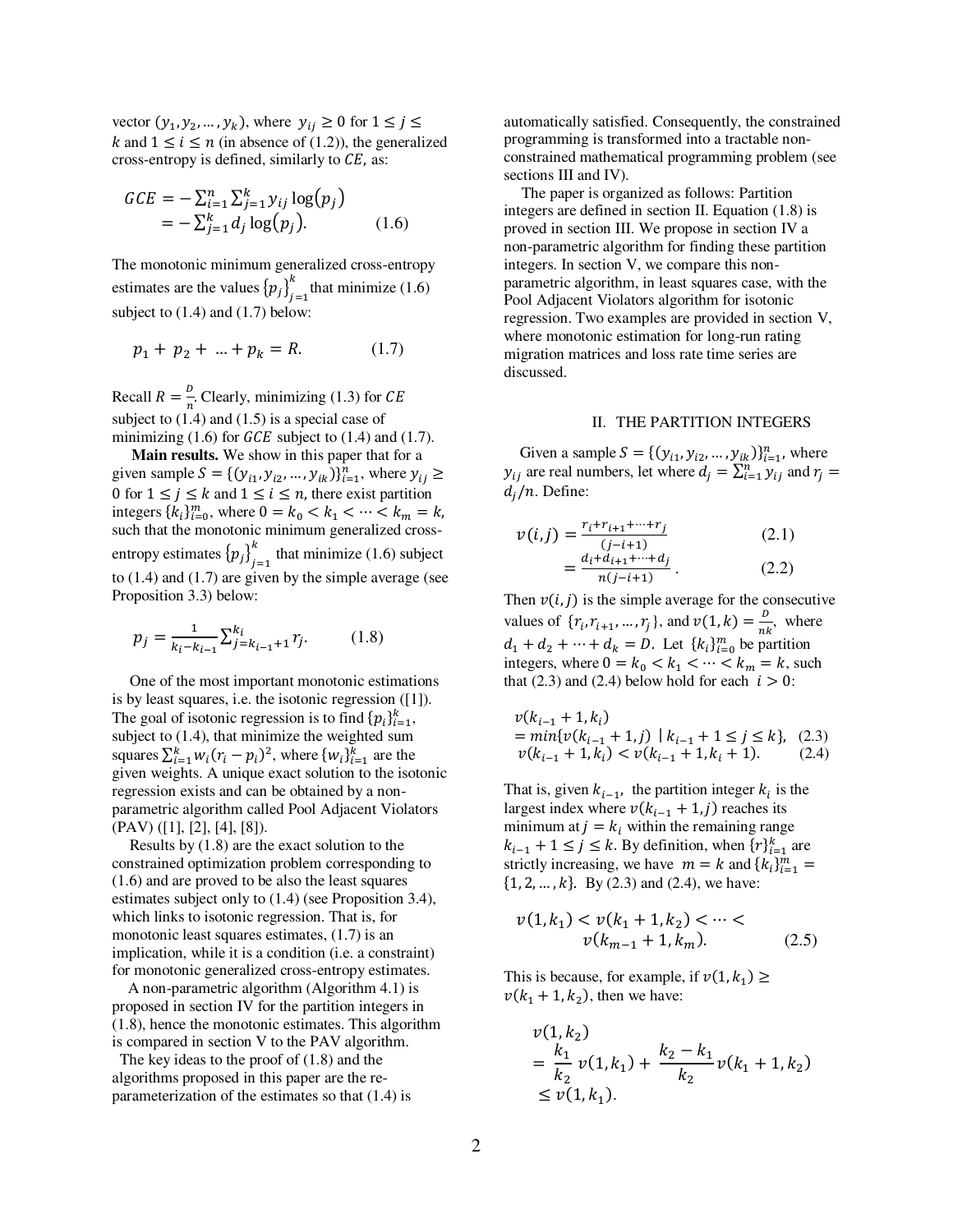This contradicts the fact that  $k_1$  is the largest index where  $v(1, j)$  reaches its minimum at  $j = k_i$  for  $j \geq k_{i-1} + 1$ .

# III. MONOTONIC ESTIMATION BY MINIMUM CROSS-ENTROPY

 In this section, we prove equation (1.8), first for the minimum cross-entropy estimates subject to (1.4) and (1.5), then for the minimum generalized crossentropy estimates subject to (1.4) and (1.7). At the end of the section, we show that these estimates are also the monotonic least squares estimates, in absence of (1.7).

 **Lemma 3.1**. In absence of (1.4), the sample rates  ${r_i}_{i=1}^k$  minimize (1.3) subject to (1.5). Similarly, in absence of (1.4), the sample rates  $\{r_i\}_{i=1}^k$  minimize (1.6) subject to (1.7).

*Proof.* First, we show that the 1<sup>st</sup> statement implies the 2nd statement. The second statement in the lemma holds if  $R = \frac{b}{n} = 0$  because, in this case,  $d_i = 0$  and  $r_i = 0$  for all  $i's$ . If  $R > 0$ , then:

$$
GCE = -\sum_{j=1}^{k} d_{j} \log(p_{j})
$$
(3.1)  
= -R  $\sum_{j=1}^{k} d'_{j} [\log(p'_{j}) + \log(R)]$   
= c - R  $\sum_{j=1}^{k} d'_{j} \log(p'_{j})$ (3.2)

where  $d'_j = d_j/R$ ,  $p'_j = p_j/R$ , and  $c =$  $-\sum_{j=1}^{k} d_j \log(R)$ . By (1.7),  $\{p'_j\}_{j=1}^{n}$  $\sum_{i=1}^{k}$  sum to one. Since  ${d'_j}_{j=1}^n$  $\sum_{j=1}^{k}$  sum to *n*, the function  $-R \sum_{j=1}^{k} d'_j \log(p'_j)$ differs from  $(1.3)$ , the formulation of  $CE$ , only by a constant scalar  $R$ . Therefore, if the first statement in the lemma holds, then  ${p'_j = r_j'}_{j=1}^n$  $\sum_{i=1}^{k}$  minimize (3.2), because R and c are constants, where  $r'_j = \frac{d'_j}{n}$  $\frac{a_j}{n} = \frac{d_j}{nR}$  $\frac{1}{nR}$  =  $r_j/R$ . Since  $p_j = p'_j R = r_j$ , the sample rates  ${r_j}_{j=1}^n$  $\kappa$ minimize  $(3.1)$  subject to  $(1.7)$ .

 We now show the first statement. We consider the following three cases. Case (a).  $0 < r_i < 1$  for all  $1 \leq i \leq k$ . Take the derivative of CE with respect to  $p_i$  in the range  $0 < p_i < 1$  and set it to zero, using the relation  $p_k = 1 - (p_1 + p_2 + \dots + p_{k-1})$ . We have  $\frac{a_i}{p_i} - \frac{a_k}{p_k}$  $rac{u_k}{v_k}$  = 0. This holds for all *i's*. Thus the vector  $(p_1, p_2, ..., p_k)$  is in proportion to  $(d_1, d_2, ..., d_k)$ , hence in proportion to  $(r_1, r_2, ..., r_k)$ . Because of (1.5), we must have  $p_i =$  $r_i$ .

Case (b).  $r_i = 1$  for some *i*. Then  $r_j$  are all zero but this  $r_i$ . In this case,  $CE$  reduces to  $-d_i \log(p_i)$ , which is minimized at  $p_i = 1 (= r_i)$  within  $0 \le p_i \le 1$ .

Case (c).  $r_i = 0$  for some *i's* and  $0 < r_i < 1$  for all other  $r_j$ 's. Without loss of generality, we assume that  $i_0$  is the integer where  $0 < r_i < 1$  for  $i \le i_0$  and  $r_i =$ 0 for  $i > i_0$ . Then *CE* reduces to  $-\sum_{i=1}^{l_0} d_i \log(p_i)$ . Setting the derivatives with respect to  $p_i$  in the range  $0 < p_i < 1$ ,  $i \le i_0$ , to zero, and using the relation  $p_{i_0} = 1 - (p_1 + p_2 + \dots + p_{i_0-1} + p_{i_0+1} + \dots + p_k),$ we have  $\frac{d_i}{p_i} - \frac{d_{i_0}}{p_{i_0}}$  $\frac{a_{i_0}}{p_{i_0}} = 0$ . This implies,  $(p_1, p_2, ..., p_{i_0})$  is in proportion to  $(r_1, r_2, ..., r_{i_0})$ . Thus  $p_i = sr_i$  for  $i \leq$  $i_0$  for a scalar  $s > 0$ . Because  $r_i = 0$  for  $i > i_0$ , we have  $\sum_{i=1}^{l_0} r_i = 1$ . Hence by (1.5), we have  $0 < s \le 1$ . With  $p_i = sr_i$ ,  $0 < s \le 1$ , for  $i \le i_0$ , the function  $-\sum_{i=1}^{l_0} d_i \log(p_i)$  reaches its minimum at  $s = 1$ , because  $d_i \log(sr_i)$  is an increasing function of s. Therefore,  $p_i = r_i$  for  $i \le i_0$ . By (1.5), we must have  $p_i = 0 = r_i \text{ for } i > i_0.$ 

**Proposition 3.2.** Given a sample  $S =$  $\{ (y_{i1}, y_{i2}, \dots, y_{ik}) \}_{i=1}^n$  subject to (1.1) and (1.2), let  ${k_i}_{i=0}^m$  be the partition integers defined by (2.3) and (2.4). Then the minimum cross-entropy estimates  ${p_i}_{i=1}^k$  that minimize (1.3) subject to (1.4) and (1.5) are given by:

$$
p_j = v(k_{i-1} + 1, k_i)
$$
  
= 
$$
\frac{r_{k_{i-1}+1} + r_{k_{i-1}+2} + \dots + r_{k_i}}{(k_i - k_{i-1})}
$$
 (3.3)

where  $k_{i-1} + 1 \le j \le k_i$ .

*Proof.* First, with the values given by  $(3.3)$ ,  $(1.4)$ holds by (2.5), and  $p_{k_{i-1}+1} + p_{k_{i-1}+2} + \cdots + p_{k_i} =$  $r_{k_{i-1}+1} + r_{k_{i-1}+2} + \cdots + r_{k_i}$ . Thus (1.5) holds as well for these specific values.

Next, with the partition integers  $\{k_i\}_{i=0}^m$  given by (2.3) and (2.4), we have:

$$
CE = -\sum_{j=1}^{k} d_j \log(p_j)
$$
  
= CE(1, k<sub>1</sub>) + CE(k<sub>1</sub> + 1, k<sub>2</sub>) + ··· +  
CE(k<sub>m-1</sub> + 1, k<sub>m</sub>) (3.4)

where:

$$
CE(k_{i-1}+1, k_i) = -\sum_{j=k_{i-1}+1}^{k_i} d_j \log(p_j).
$$

Case (a).  $r_1 = 0$ . In this case,  $r_i = 0$  and  $d_i = 0$ for all  $1 \le j \le k_1$ , this is because  $j = k_1$  is the largest index such that  $v(1, j)$  reaches its minimum within the range  $1 \le j \le k$ . Thus  $CE(1, k_1) = 0$ . Set  $p_j = 0$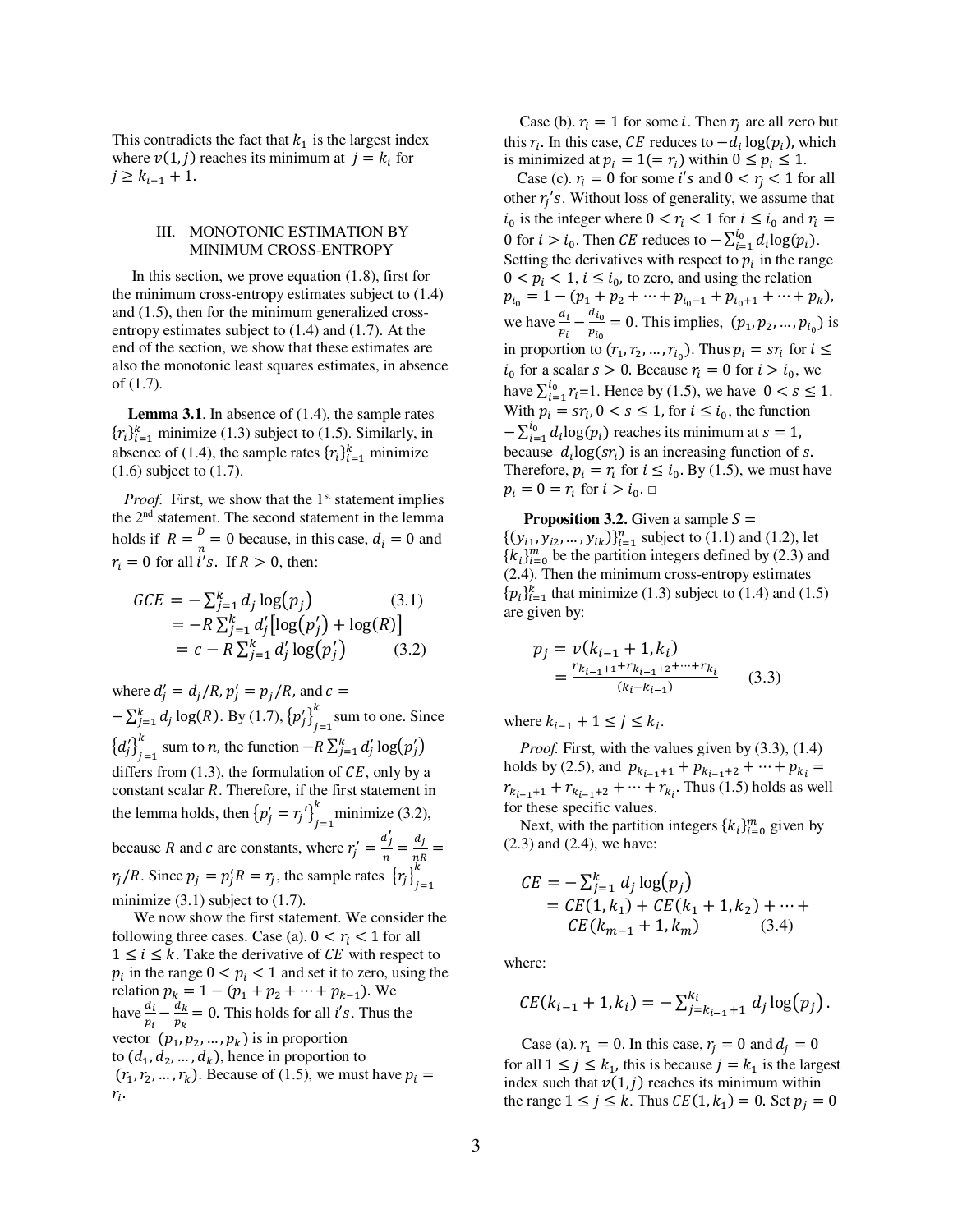by (3.3) for all  $1 \le j \le k_1$ , drop out  $CE(1, k_1)$  from (3.4), and focus only on  $CE = E(k_1 + 1, k_2) + \cdots +$  $CE(k_{m-1} + 1, k_m)$ . By the definition of partition integers, we have  $r_{k_1+1} > 0$ . Essentially, dropping out indexes  $1 \le j \le k_1$  is the same as assuming that the index starts from  $k_1 + 1$ . Therefore, the problem reduces to case (b) below.

Case (b).  $r_1 > 0$ . Let  $p(k_{i-1} + 1, k_i) = p_{k_{i-1}+1} +$  $p_{k_{i-1}+2} + \cdots + p_{k_i}$  and  $d(k_{i-1} + 1, k_i) = d_{k_{i-1}+1} + \cdots$  $d_{k_{i-1}+1} + \cdots + d_{k_i}$ . Normalize  $p'_j s$  for  $k_{i-1} + 1 \leq$  $j \leq k_i$  by letting:

$$
p_j^0 = \frac{p_j}{p(k_{i-1}+1, k_i)}, \ k_{i-1}+1 \le j \le k_i.
$$

Then  $\{p_j^0 | k_{i-1} + 1 \le j \le k_i\}$  sum up to 1, and we have:

$$
CE(k_{i-1} + 1, k_i)
$$
  
=  $-\sum_{j=k_{i-1}+1}^{k_i} d_j \{ \log(p_j^0) + \log(p(k_{i-1} + 1, k_i)) \}.$  (3.5)

Then by  $(3.4)$  and  $(3.5)$ , we have:

$$
CE = -\sum_{i=1}^{m} \sum_{j=k_{i-1}+1}^{k_i} d_j \{ \log(p_j^0) + \log(p_k^0) + \log(p_k^0) \}
$$
  
= 
$$
-\sum_{i=1}^{m} \sum_{j=k_{i-1}+1}^{k_i} d_j \log(p_j^0) - \sum_{i=1}^{m} d(k_{i-1}+1, k_i) \log(p(k_{i-1}+1, k_i))
$$
  
=  $CE_1 + CE_2$ 

where  $CE_1 = -\sum_{i=1}^{m} \sum_{j=k_{i-1}+1}^{k_i} d_j \log(p_j^0)$  $\sum_{i=1}^{m} \sum_{j=k_{i-1}+1}^{\kappa_i} d_j \log(p_j^0)$ ,  $CE_2 = -\sum_{i=1}^{m} d(k_{i-1} + 1, k_i) \log[p(k_{i-1} + 1, k_i)].$ By Lemma 3.1,  $CE_2$  is minimized at:

$$
p(k_{i-1} + 1, k_i) = d(k_{i-1} + 1, k_i)/n.
$$
 (3.6)

Let  $CE_1(k_{i-1} + 1, k_i) = -\sum_{j=k_{i-1}+1}^{k_i} d_j \log(p_j^0)$ . Then  $CE_1 = CE_1(1, k_1) + CE_1(k_1 + 1, k_2) + \cdots +$  $CE_1(k_{m-1} + 1, k_m)$ . It suffices to show that each  $CE_1(k_{i-1} + 1, k_i)$  is minimized at:

$$
p_j^0 = \frac{1}{k_i - k_{i-1}}.\tag{3.7}
$$

This is because, if  $(3.7)$  is true, then by  $(3.6)$ , we have:

$$
p_j = p_j^0 p(k_{i-1} + 1, k_i)
$$
  
= 
$$
\frac{1}{k_i - k_{i-1}} \frac{d(k_{i-1} + 1, k_i)}{n}
$$

$$
= v(k_{i-1} + 1, k_i)
$$
 (3.8)

by (2.2). The proof is then complete.

We prove (3.7) only for  $CE_1(1, k_1)$ . The proof for other  $CE_1(k_{i-1} + 1, k_i)$  is similar. Without loss of generality, we assume  $m = 1$ . In this case,  $CE_1(1, k_1) = CE(1, k)$  and  $p_j^0 = p_j$  for all j's. For  $1 \le i \le k$ , parameterize  $p_i$  by:

$$
p_i = \exp(b_1 + b_2 + \dots + b_i) / \Delta \quad (3.9)
$$

where  $b_i = a_i^2$ ,  $1 \le i \le k$ , and  $\Delta = \sum_{i=1}^{k} \exp(b_1 + b_2 + \dots + b_i)$ . Then by (3.9),  ${p_i}_{i=1}^k$  satisfy (1.4) and (1.5). Let  $c_0 = 0$  and  $c_i =$  $p_i + p_2 + \cdots + p_i$ . The partial derivative of  $d_i \log(p_i)$ with respect to  $a_j$ , when  $j \le i$ , is:

$$
\frac{\partial d_i \log(p_i)}{\partial a_j} \n= \left( \frac{2d_i a_j}{p_i} \right) [p_i - p_i (p_j + p_{j+1} + \dots + p_k)] \n= 2d_i a_j [1 - (p_j + p_{j+1} + \dots + p_k)] \n= 2d_i a_j c_{j-1}
$$

using the relation  $1 = c_k = p_1 + p_2 + \dots + p_k$ . When  $j > i$ , we have:

$$
\frac{\partial d_i \log(p_i)}{\partial a_j} = \left(\frac{2d_i a_j}{p_i}\right) [-p_i(p_j + p_{j+1} + \dots + p_k)]
$$
  
=  $2d_i a_j [-(p_j + p_{j+1} + \dots + p_k)]$   
=  $2d_i a_j (c_{j-1} - 1).$ 

Therefore, the partial derivative of  $CE(1, k)$  with respect to  $a_j$  is:

$$
\frac{\partial CE}{\partial a_j} = -\sum_{i=1}^k \frac{\partial d_i \log(p_i)}{\partial a_j}
$$
  
= -2a\_j(c\_{j-1} \sum\_{i=1}^k d\_i - \sum\_{i=1}^{j-1} d\_i)  
= -2a\_j(c\_{j-1}n - \sum\_{i=1}^{j-1} d\_i) = -2a\_j g(j)

using the relation  $\sum_{i=1}^{k} d_i = n$ , where:

$$
g(j) = (c_{j-1}n - \sum_{i=1}^{j-1} d_i).
$$

We claim  $a_2 = a_3 = a_k = 0$ . If this is true, then by (3.9), we have  $p_1 = p_2 = \dots = p_k = \frac{1}{k}$  $\frac{1}{k} = v(1, k).$ The proof follows. Otherwise, let  $i_0 > 1$  be the smallest index such that  $a_{i_0} \neq 0$ . Then we have: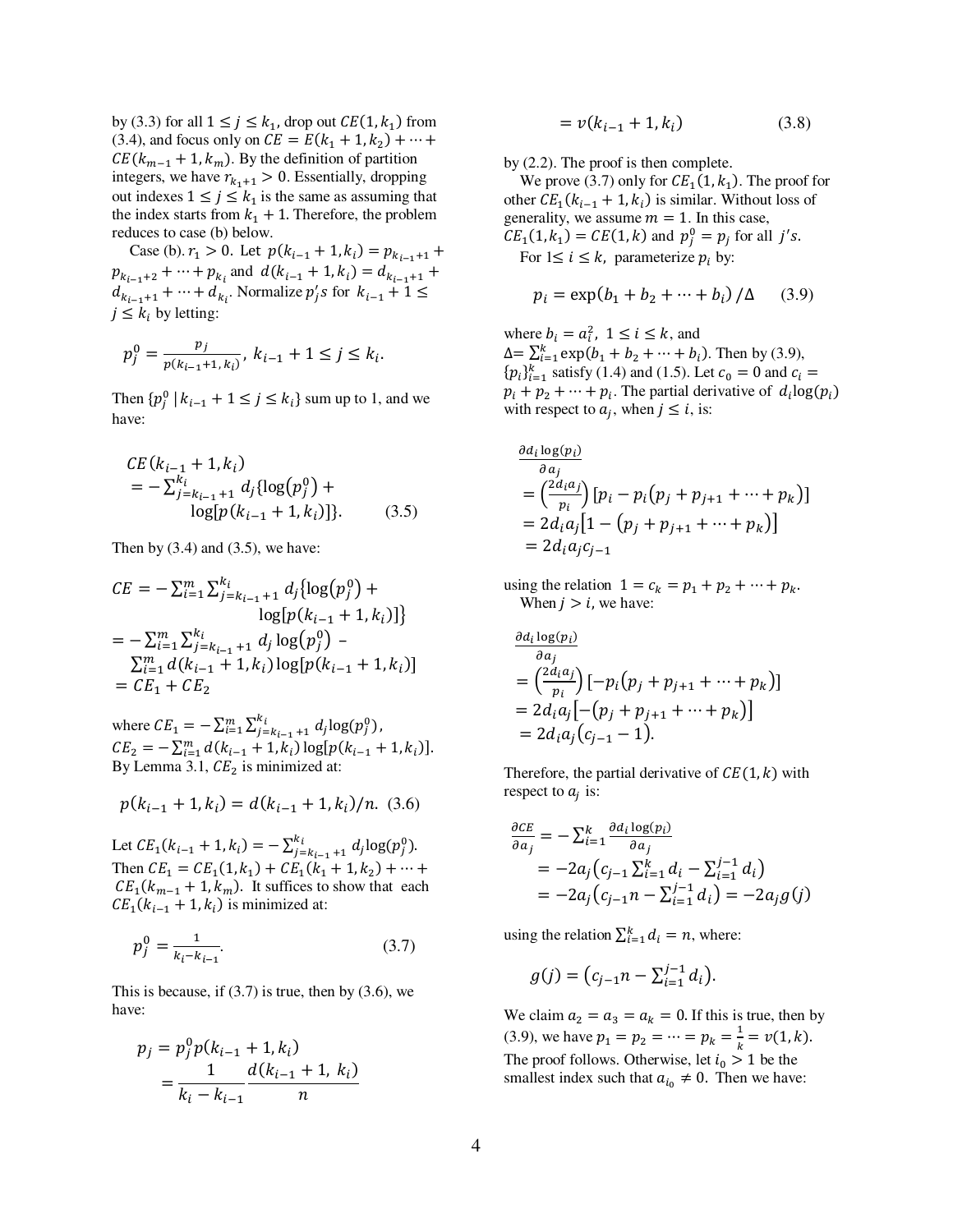(i) 
$$
p_{i_0-1} < p_{i_0}
$$
;  
\n(ii)  $p_1 = p_2 = \dots = p_{i_0-1}$ ;  
\n(iii)  $g(i_0) = 0$ .

Therefore, by (iii), we have:

$$
0 = g(i_0) = c_{i_0 - 1}n - \sum_{i=1}^{i_0 - 1} d_i
$$
  
\n
$$
\Rightarrow c_{i_0 - 1} = \sum_{i=1}^{i_0 - 1} \frac{d_i}{n} = (i_0 - 1)v(1, i_0 - 1).
$$

By (ii),  $c_{i_0-1} = (i_0 - 1)p_1$ , thus we have  $p_1 =$  $v(1, i_0 - 1)$ . This leads to the following:

$$
1 = kv(1, k)
$$
  
=  $p_1 + p_2 + ... + p_k > kp_1 = kv(1, i_0 - 1)$ 

where the inequality follows from (i) and (1.4). Thus we have  $v(1, i_0 - 1) < v(1, k)$ . This contradicts the fact that  $j = k$  is the largest index that  $v(1, j)$  reaches it minimum for all  $1 \leq j \leq k$ .  $\Box$ 

 The following proposition generalizes the results of Proposition 3.2 to the case for the minimum generalized cross-entropy estimates.

**Proposition 3.3.** Given a sample  $S =$ 

 $\{(y_{i1}, y_{i2}, ..., y_{ik})\}_{i=1}^n$ , where  $y_{ij} \ge 0$ , let  $\{k_i\}_{i=0}^m$  be the partition integers defined by (2.3) and (2.4). The minimum generalized cross-entropy estimates  $\{p_i\}_{i=1}^k$  that minimize (1.6) subject to (1.4) and (1.7) are given by:

$$
p_j = \frac{r_{k_{i-1}+1} + r_{k_{i-1}+2} + \dots + r_{k_i}}{(k_i - k_{i-1})}
$$
 (3.10)

where  $k_{i-1} + 1 \le j \le k_i$ .

*Proof.* If  $R = \frac{b}{n} = 0$ , the proposition holds, because  $d_j = 0$  for all  $1 \le j \le k$ . Assume  $R > 0$ . By (3.2), we have:

$$
GCE = c - R \sum_{j=1}^{k} d'_{j} \log(p'_{j})
$$

where  $d'_{j} = d_{j}/R, p'_{j} = p_{j}/R$ , and  $c =$  $-R \sum_{j=1}^{k} d'_j \log(R)$ . Since  $\{p'_j\}_{j=1}^{n}$  $\sum_{i=1}^{k}$  sum to one and  ${d'_j}_{j=1}^n$  $\sum_{j=1}^{k}$  sum to *n*, the function  $-R\sum_{j=1}^{k} d'_j \log(p'_j)$ differs from  $(1.3)$ , the formulation of  $CE$ , only by a scalar  $R$ . Because  $R$  and  $c$  are constants, by Proposition 3.2, the minimum estimates of this function subject to  $(1.4)$  and  $(1.5)$  are given by  $p'_{j} = \frac{r'_{k_{i-1}+1} + r'_{k_{i-1}+2} + \cdots + r'_{k_{i}}}{(k_{i}-k_{i-1})}$  $\frac{k_{i-1}+2}{(k_i-k_{i-1})}$  for  $k_{i-1}+1 \le j \le k_i$ ,

where  $r'_j = \frac{d'_j}{n}$  $\frac{a_j}{n} = \frac{d_j}{nR}$  $\frac{a_j}{nR} = r_j/R$ . The equation (3.10) follows from the equations  $p_j = Rp'_j$  and  $r'_j = \frac{r_j}{R}$  $\frac{1}{R}$ .  $\Box$ Given a sample  $S = \{ (y_{i1}, y_{i2}, ..., y_{ik}) \}_{i=1}^n$ , where  $y_{ii}$  are real numbers, we are interested in the least squares estimates  $\{p_i\}_{i=1}^k$  that minimize (3.11) subject

$$
SSE = \sum_{j=1}^{k} \sum_{i=1}^{n} (y_{ij} - p_j)^2, \qquad (3.11)
$$
  
\n
$$
p_1 \le p_2 \le \dots \le p_k. \qquad (3.12)
$$

**Proposition 3.4.** Let  $\{k_i\}_{i=0}^m$  be the partition integers defined by (2.3) and (2.4). The least squares estimates  ${p_j}_{j=1}^n$  $\sum_{i=1}^{k}$  of (3.11) subject to (3.12) are given by:

$$
p_j = v(k_{i-1} + 1, k_i)
$$
  
= 
$$
\frac{r_{k_{i-1}+1} + r_{k_{i-1}+2} + \dots + r_{k_i}}{(k_i - k_{i-1})}
$$
 (3.13)

where  $k_{i-1} + 1 \le j \le k_i$ . These estimates satisfy (1.7).

 *Proof.* First, similarly to the proof of Proposition 3.2, these specific values for  ${p_j}_{j=1}^n$  $\sum_{i=1}^{k}$  satisfy (1.7). By (2.5), (3.12) holds. Let:

$$
SSE = \sum_{i=1}^{m} SSE(k_{i-1} + 1, k_i)
$$

where:

to (3.12) below:

$$
SSE(k_{i-1} + 1, k_i)
$$
  
=  $\sum_{j=k_{i-1}+1}^{k_i} \sum_{g=1}^{n} (y_{gj} - p_j)^2$ .

Because of (2.5), it suffices to show  $SSE(k_{i-1} +$ 1,  $k_i$ ) is minimized at  $p_j = v(k_{i-1} + 1, k_i)$ , where  $k_{i-1} + 1 \le j \le k_i$ . We show only the case when  $i =$ 1 for  $SSE(1, k_1)$ . The proof for other  $SSE(k_{i-1} +$  $1, k_i$ ) is similar. Without loss of generality, we assume  $k_1 = k$ . In this case,  $m = 1$  and  $k_1 = k$ , and  $SSE(1, k) = SSE$ .

Parameterize  $p_j$  by letting  $p_1 = a_1$  and for  $2 \le j \le n$  $k$ :

$$
p_j = a_1 + (b_2 + \dots + b_j) \tag{3.14}
$$

where  $b_i = a_i^2$ . With this parametrization, (3.12) holds. Plug (3.14) into (3.11) and take the partial derivative of *SSE* with respect to  $a_j$ . For  $j \ge 2$ , we have: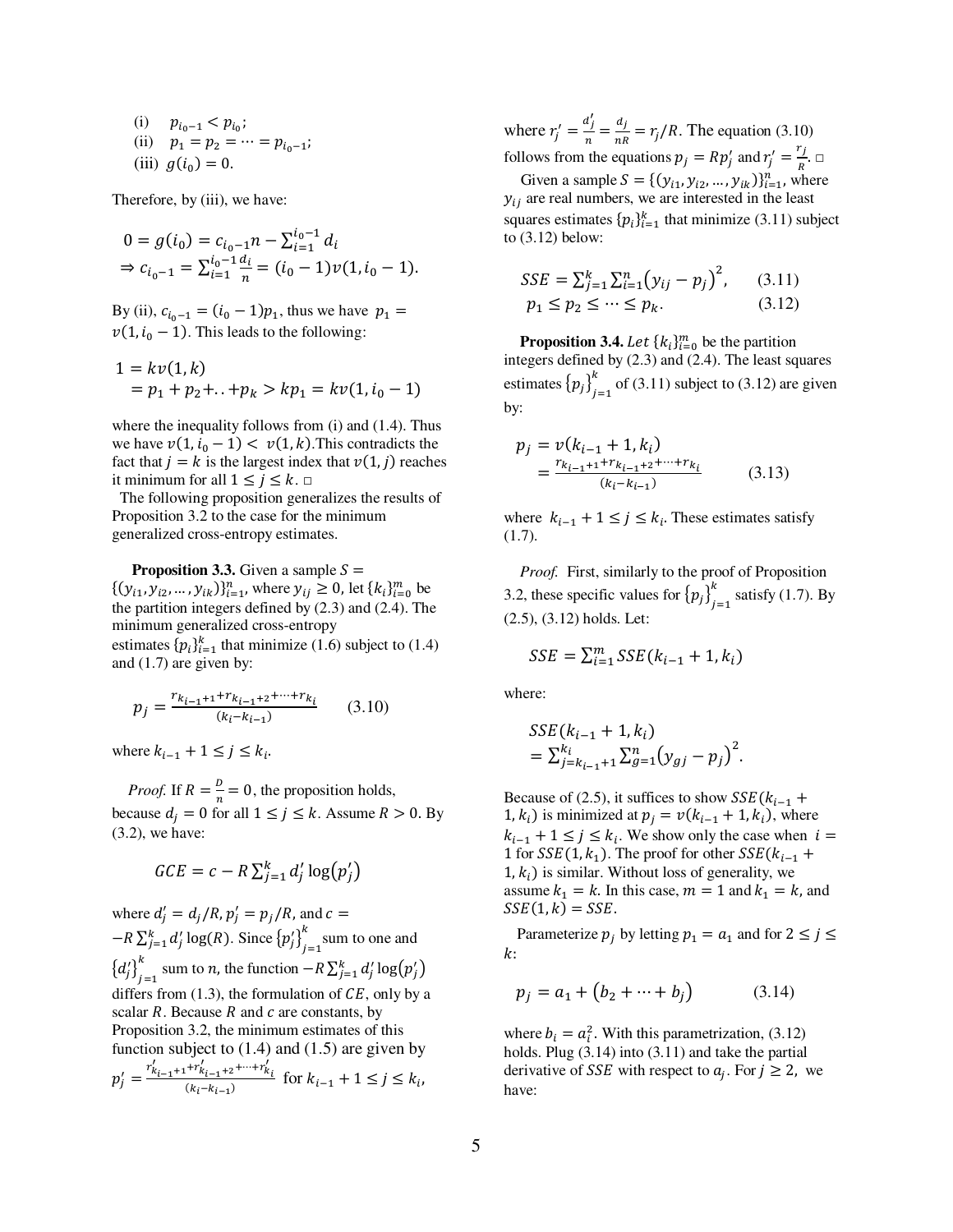$$
\frac{\partial SSE}{\partial a_j} = -\sum_{i=j}^{k} \sum_{g=1}^{n} 4a_j (y_{gi} - p_i)
$$
  
= -4a<sub>j</sub>  $\sum_{i=j}^{k} (d_i - np_i) = -4a_j h(j)$ 

where  $h(j) = \sum_{i=j}^{k} (d_i - np_i)$ . Setting this derivative to zero, we have either  $a_i = 0$  or  $h(j) = 0$ . For  $j = 1$ , we have:

$$
\frac{\partial SSE}{\partial a_1} = -\sum_{i=1}^k \sum_{g=1}^n 2(y_{gi} - p_i)
$$
  
= -2 $\sum_{i=1}^k (d_i - np_i) = -2h(1)$ .

Setting this derivative to zero, we have:

$$
0 = h(1) = \sum_{i=1}^{k} (d_i - np_i)
$$
  
\n
$$
\Rightarrow \sum_{i=1}^{k} p_i = \frac{d_1 + d_2 + \dots + d_k}{n}
$$
  
\n
$$
= \frac{D}{n} = R = kv(1, k). \quad (3.15)
$$

We claim that  $a_j = 0$  for all  $1 < j \le k$ . If this is true, then  $p_1 = p_2 = \dots = p_k$ . By (3.15), we have  $p_1 =$  $\frac{D}{2}$  $\frac{E}{nk} = v(1, k)$ , and the proof follows. Otherwise, let  $i_0$ ,  $1 < i_0 \leq k$ , be the smallest index such that  $a_j =$ 0 when  $1 < j < i_0$ , and  $a_{i_0} \neq 0$ . Then we have  $h(1) = 0$  and  $h(i_0) = 0$ . Thus:

$$
0 = h(1) - h(i_0)
$$
  
=  $\sum_{i=1}^{i_0 - 1} (d_i - np_i).$  (3.16)

Since  $a_j = 0$  for  $1 < j < i_0$ , we have  $p_1 = p_2 =$  $\cdots = p_{i_0-1}$ . Thus by (3.16), we have:

$$
p_1 = \frac{d_1 + d_2 + \dots + d_{i_0 - 1}}{n(i_0 - 1)} = \nu(1, i_0 - 1). \tag{3.17}
$$

Since  $a_{i_o} > 0$ , we have  $p_1 < p_{i_0}$ , hence  $\sum_{i=1}^{k} p_i >$  $kp_1$  by (3.12). Thus by (3.17) and (3.15), we have:

$$
kv(1, i_0 - 1)
$$
  
=  $kp_1 < \sum_{i=1}^k p_i = kv(1, k)$   
 $\Rightarrow v(1, i_0 - 1) < v(1, k).$ 

This contradicts the fact that  $j = k$  is the largest index that  $v(1, j)$  reaches it minimum for all  $1 \le j \le k$  $k. \Box$ 

# IV**.** ALGORITHMS FOR MONOTONIC ESTIMATION BY MINIMUM GENERALISED CROSS-ENTROPY

In this section we propose algorithms for finding

monotonic estimates. First, we propose a nonparametric algorithm with time complexity  $O(k^2)$  for the partition integers, hence the exact solution for the monotonic estimates.

**Algorithm 4.1** (Non-parametric). Set  $k_0 = 0$ . Assume that partition integers  $\{k_j\}$ ,  $0 \le j \le i - 1$ , have been found for an integer  $i > 0$ , and that  $\{p_j\}$ ,  $1 \leq j \leq k_{i-1}$ , have been calculated by (3.10) or (3.13). Scan into the remaining indexes range  $k_{i-1}$  +  $1 \leq j \leq k$  for a value  $j = k_i$  such that

$$
v(k_{i-1}+1,j) = \frac{r_{k_{i-1}+1} + r_{k_{i-1}+2} + \dots + r_j}{(j-k_{i-1})}
$$

reaches its minimum for all  $k_{i-1} + 1 \le j \le k$ , and  $j = k_i$  is the largest index for this minimum. Calculate  $\{p_j\}$ ,  $k_{i-1} + 1 \le j \le k_i$ , by (3.10) or (3.13) as  $v(k_{i-1} + 1, k_i)$ . Repeat this process until  $k_i = k$ .  $\Box$ 

 Next, we propose a parametric algorithm as below, which can be implemented by using SAS procedure PROC NLMIXED ([13]), for an approximation of the estimates minimizing (1.6) subject to (1.4) and (1.7) (or strictly monotonic constraints:  $0 \le p_1 < p_2$  $\cdots < p_k$ ). Recall that  $R = \sum_{i=1}^{k} r_i = D/n$ .

**Algorithm 4.2** (Parametric). Assume  $R > 0$ . Parameterize  $p_j$  by:

$$
p_j = \frac{Rw_j}{w_1 + w_2 + \dots + w_k},\tag{4.1}
$$

where:

$$
w_j = \exp(b_1 + b_2 + \dots + b_j), \quad (4.2)
$$

and  $b_i = a_i^2 + \epsilon$ ,  $1 \le i, j \le k$ . Then  $\sum_{i=1}^k p_i = R$ and  $\frac{p_i}{p_{i-1}} \ge \exp(\epsilon)$ . Here  $\epsilon \ge 0$  is an appropriately selected constant for the desired monotonicity. Plug (4.1) into (1.6) and perform a non-constrained optimization to obtain the estimates  $\{a_i\}_{i=1}^k$ , hence  ${p_i}_{i=1}^k$  by (4.1) and (4.2).  $\square$ 

# V. APPLICATIONS

#### *A. Isotonic Regression*

Given real numbers  $\{r_i\}_{i=1}^k$ , the task of isotonic regression is to find  $\{p_i\}_{i=1}^k$  that minimize the weighted sum squares  $\sum_{i=1}^{k} w_i (r_i - p_i)^2$ , where  $\{w_i\}_{i=1}^k$  are the given weights. When  $w_i$  is 1 and  $r_i$ takes value 0 or 1 for all  $i$ 's, it is known ([14]) that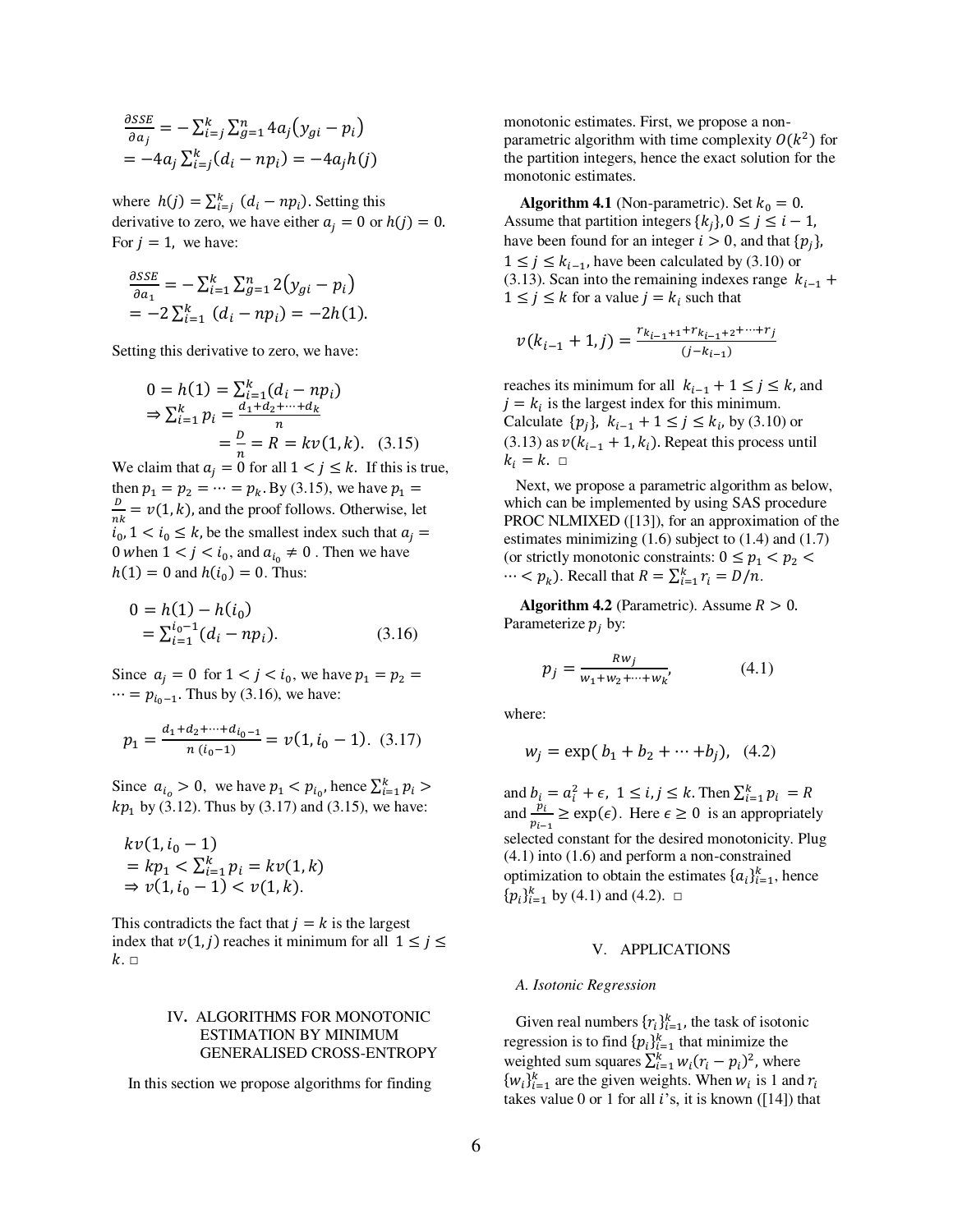the results for isotonic regression coincide with the maximum likelihood estimates subject to (1.4) for the Bernoulli log-likelihood  $\sum_{i=1}^{k} [r_i \log(p_i) +$ 

 $(1 - r_i) \log(1 - p_i)$ .

 A unique exact solution to the isotonic regression exists and can be obtained by a non-parametric algorithm called Pool Adjacent Violators (PAV) ([1]). The basic idea, as described in [4], is the following: Starting with  $r_1$ , we move to the right and stop at the first place where  $r_i > r_{i+1}$ . Since  $r_{i+1}$ violates the monotonic assumption, we pool  $r_i$  and  $r_{i+1}$  replacing both with their weighted average. Call this average  $r_i^* = r_{i+1}^* = (w_i r_i + w_{i+1} r_{i+1})/(w_i +$  $w_{i+1}$ ). We then move to the left to make sure that  $r_{i-1} \leq r_i^*$ - if not, we pool  $r_{i-1}$  with  $r_i^*$  and  $r_{i+1}^*$ replacing these three with their weighted average. We continue to the left until the monotonic requirement is satisfied, then proceed again to the right (see [1], [2], [4], [8]). This algorithm finds the exact solution via forward and backward averaging.

 Another parametric algorithm, called Active Set Method, approximates the solution using the Karush-Kuhn-Tucker (KKT, [15]) conditions for linearly constrained optimization ([2], [8]).

For a given sample  $S = \{ (y_{i1}, y_{i2}, ..., y_{ik}) \}_{i=1}^n$ , where  $y_{ij}$  are real numbers, the sum-squares-error  $SSE$  in (3.11) can be rewritten as:

$$
SSE = \sum_{j=1}^{k} \sum_{i=1}^{n} (y_{ij} - p_j)^2
$$
  
=  $\sum_{j=1}^{k} \sum_{i=1}^{n} (y_{ij} - r_j)^2$  +  
 $\sum_{j=1}^{k} n(r_j - p_j)^2 = SSE_1 + SSE_2$ 

where  $SSE_1 = \sum_{j=1}^{k} \sum_{i=1}^{n} (y_{ij} - r_j)^2$ ,  $SSE_2 =$  $\sum_{j=1}^k n(r_j-p_j)^2$ ,  $r_j=\frac{a_j}{n}$  $\frac{y}{n}$ , and  $d_j = \sum_{i=1}^n y_{ij}$ . Because  $SSE_1$  does not depend on parameters  ${p_j}_{j=1}^n$  $\frac{k}{t-1}$ , the estimates that minimize  $SSE$  subject to  $(3.12)$  are the same as the estimates that minimize  $SSE<sub>2</sub>$  subject to (3.12). Hence, the least squares estimates  ${p_j}_{j=1}^n$  $\int_{0}^{k}$  of (3.11) subject to (3.12) are the solution to the isotonic regression problem where weights  $w_i$  are equal to *n*.

 The algorithm PAV repeatedly searches both backward and forward for violators and takes average whenever a violator is found. In contrast, Algorithm 4.1 determines explicitly the groups of consecutive indexes by a forward search for partition integers. Average is then to be taken over each of these groups. For Algorithm 4.2, the constrained optimization is transformed into a non-constrained mathematical programming, through a reparameterization. No KKT conditions and active set method are used.

## *B. Monotonic Estimation of Risk Scales for Multivariate Outcomes*

 In this section, we show two examples on how the proposed algorithms can be used for monotonic estimation for a loss rate time series and a long-run migration matrix. Parametric methods for monotonic estimation of long-run migration matrices was discussed in ([5]).

 In the first example, a loan portfolio is observed for loss for each loan since the account is opened. The  $1<sup>st</sup>$  row in Table 1 below shows the yearly (since account open date) loss rate for the portfolio for 25000 accounts (i.e.  $n = 25000$ ). The rate is calculated as the ratio of the total loss amount in a year divided by the total initial balance at open date for the portfolio. It is assumed that the loss rate is decreasing as loans survive through time.

 The non-parametric algorithm (Algorithm 4.1, labelled as "NPSM") is used, by reversing the time index, to obtain the monotonic least squares estimates for 10 yearly rates. As a result, simple average is taken for cell groups  $\{1, 2\}$  and  $\{8, 9, 10\}$ respectively. For other cells the rate is kept unchanged. Strictly monotonic least squares estimates are obtained by using algorithm 4.2 (labelled as "PSM", where  $\epsilon$  in the algorithm is chosen to satisfy  $\exp(\epsilon) = 1.05$ ).

A benchmark model of the form  $p_i = a + be^{\lambda t_i}$  is calibrated, where  $t_i$  denotes the time since account opening, with parameters being estimated by least squares regression. This is a simplified model for monotonic continuous yield curve used by Nelson and Siegel ([16], pp.483). We label this approach by "NSSM".

As shown in the table, the non-parametric algorithm gets the lowest sum squared error (labelled as "SSE").

 **TABLE 1. SMOOTHING LOSS RATE SERIES**

|             |        | Loss rate by year since open |        |        |        |        |        |  |
|-------------|--------|------------------------------|--------|--------|--------|--------|--------|--|
|             |        |                              | з      | 4      | 5      | 6      |        |  |
|             | 5.000% | 6.500%                       | 5.000% | 4.000% | 5.000% | 3.500% | 3.000% |  |
| <b>NPSM</b> | 5.750% | 5.750%                       | 5.000% | 4.500% | 4.500% | 3.500% | 3.000% |  |
| <b>PSM</b>  | 5.890% | 5.610%                       | 5.000% | 4.610% | 4.390% | 3.500% | 3.089% |  |
| <b>NSSM</b> | 5.723% | 5.332%                       | 4.948% | 4.572% | 4.203% | 3.841% | 3.486% |  |
|             |        |                              |        |        |        |        |        |  |

| ឧ      |        | 10     | <b>SSE</b> |
|--------|--------|--------|------------|
| 2.500% | 3.000% | 3.000% | 0.00000    |
| 2.830% | 2.830% | 2.830% | 4.47917    |
| 2.942% | 2.802% | 2.668% | 6.70271    |
| 3.138% | 2.796% | 2.462% | 9.85846    |

 In the second example, the non-parametric algorithm is used to "smooth" the long-run average rating migration matrix for a portfolio with six non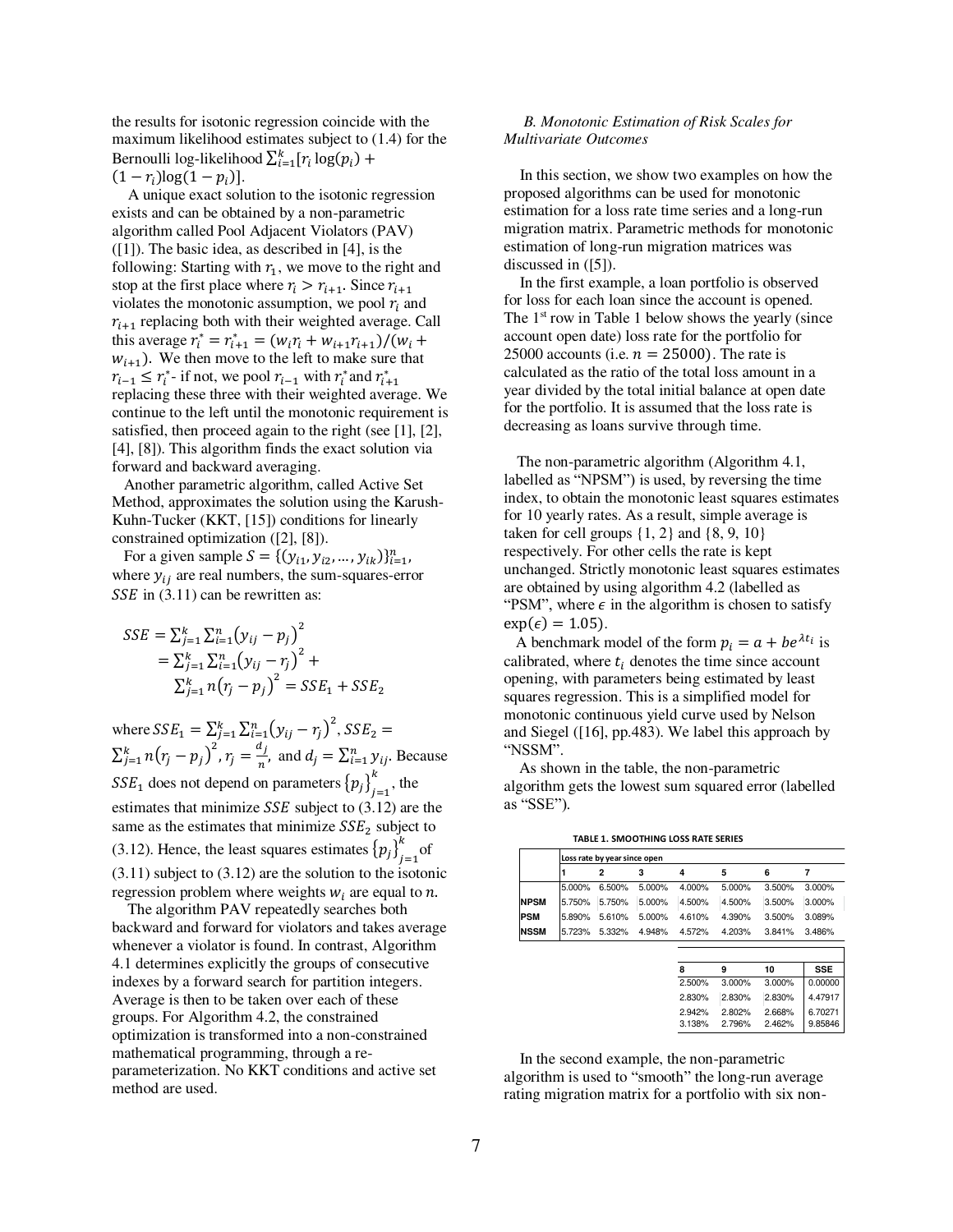default ratings. It is expected that an entity will migrate to the closer non-default rating than a faraway non-default rating, i.e. the following conditions are required for each  $i^{th}$  row in the longrun average migration matrix:

$$
p_{i,i+1} \ge p_{i,i+2} \ge \dots \ge p_{i,k}, \qquad (5.1)
$$
  

$$
p_{i,1} \le p_{i,2} \le \dots \le p_{i,i-1} \qquad (5.2)
$$

where  $p_{i,i}$  denotes the probability of migrating from non-default rating  $i$  to non-default rating  $j$ , conditional on that it migrates to a non-default rating. Smoothing of a given migration matrix means the action of modifying the migration matrix subject to (5.1) and (5.2) with minimum loss (cross-entropy).

 Table 2 below shows the sample long-run average rating migration matrix before smoothing, conditional on migrating to a non-default rating, calculated from the historical sample generated synthetically between 2007Q1 and 2017Q1 for a commercial portfolio. There are six non-default ratings. Three highlighted blocks violate (5.1) or (5.2).

For the  $i^{th}$  row of the migration matrix, we let  $n_{ij}$ and  $r_{ij}$  denote respectively the observed frequency and rate migrating from  $i^{th}$  rating to  $j^{th}$  rating, conditional on migrating to a non-default rating. Let  $n_1 = n_{i1} + n_{i2} + \cdots + n_{ii-1}$ , and  $n_2 = n_{i,i+1} +$  $n_{i,i+2} + \cdots + n_{i6}$ . For  $j < i$ , let  $p_{ij}^0 = p_{ij}/p_1$ , where  $p_1 = p_{i1} + p_{i2} + \dots + p_{i i-1}$ . For  $j > i$ , let  $p_{ij}^0 =$  $p_{ij}/p_2$ , where  $p_2 = p_{i,i+1} + p_{i,i+2} + \cdots + p_{i6}$ . The log-likelihood for a specific  $i^{th}$  row of the migration matrix is:

$$
LL = \sum_{j=1}^{6} n_{ij} \log(p_{ij}) = n_{ii} \log(p_{ii}) +
$$
  
\n
$$
\sum_{j=1}^{i-1} n_{ij} \log(p_{ij}) + \sum_{j=i+1}^{6} n_{ij} \log(p_{ij})
$$
  
\n
$$
= n_{ii} \log(p_{ii}) + n_{1} \log(p_{1}) + n_{2} \log(p_{2}) +
$$
  
\n
$$
\sum_{j=1}^{i-1} n_{ij} \log(p_{ij}^{0}) + \sum_{j=i+1}^{6} n_{ij} \log(p_{ij}^{0}) +
$$
  
\n
$$
= LL_{1} + \sum_{j=1}^{i-1} n_{ij} \log(p_{ij}^{0}) + \sum_{j=i+1}^{6} n_{ij} \log(p_{ij}^{0})
$$

where  $LL_1 = n_{ii} \log(p_{ii}) + n_1 \log(p_1) + n_2 \log(p_2)$ . By Lemma 3.1,  $LL_1$  is maximized at  $p_{ii} = r_{ii}$ ,  $p_1 =$  $r_{i1} + r_{i2} + \dots + r_{i i-1}$ , and  $p_2 = r_{i i+1} + r_{i i+2} + \dots$  $r_{16}$ . Applying Algorithm 4.1 respectively to  $\sum_{j=1}^{i-1} n_{ij} \log(p_{ij}^0)$  for the left-hand-side off the diagonal in the row, and to  $\sum_{j=i+1}^{6} n_{ij} \log(p_{ij}^{0})$  for the right-hand-side off the diagonal, we get the maximum likelihood estimates for  $p_{ij}^0$  subject to (5.2) or (5.1), hence the maximum likelihood estimates  $p_{ij}$  for all *j* for a fixed *i*, subject to (5.1) or (5.2).

 Take, for example, the right-hand-side of the diagonal for the first row in the matrix, before smoothing, these numbers are:

# 0.0183, 0.0031, 0.0055, 0.0010, 0.0002. (5.3)

We can think these numbers are the sample multinomial percentages by dividing into each the sum of these 5 numbers, then applying Algorithm 4.1 to obtain the smoothed rates, and finally times back the sum of the above 5 numbers. Or equivalently, apply Algorithm 4.1 directly without normalization to (5.3). This means, the smoothed results are given by replacing the values for the  $2<sup>nd</sup>$  and the  $3<sup>rd</sup>$  numbers by their average on 0.0031 and 0.0055, while keeping others unchanged. Table 3 shows the migration matrix after smoothing.

 **TABLE 2. LONG-RUN TRANSITION MATRIX BEFORE SMOOTHING** 

|                | Transition probability before smoothing |        |        |        |        |        |  |
|----------------|-----------------------------------------|--------|--------|--------|--------|--------|--|
| Rating         | 1                                       | 2      | 3      | 4      | 5      | 6      |  |
| $\mathbf{1}$   | 0.9716                                  | 0.0183 | 0.0031 | 0.0055 | 0.0010 | 0.0002 |  |
| $\overline{2}$ | 0.0062                                  | 0.9453 | 0.0307 | 0.0128 | 0.0021 | 0.0026 |  |
| 3              | 0.0007                                  | 0.0103 | 0.9380 | 0.0409 | 0.0066 | 0.0028 |  |
| 4              | 0.0002                                  | 0.0007 | 0.0126 | 0.9673 | 0.0126 | 0.0054 |  |
| 5              | 0.0004                                  | 0.0012 | 0.0079 | 0.0800 | 0.8272 | 0.0705 |  |
| 6              | 0.0002                                  | 0.0013 | 0.0027 | 0.0450 | 0.0120 | 0.8994 |  |
|                |                                         |        |        |        |        |        |  |

 **TABLE 3. LONG-RUN TRANSITION MATRIX AFTER SMOOTHING**

|                | Transition probability after smoothing |        |        |        |        |        |  |
|----------------|----------------------------------------|--------|--------|--------|--------|--------|--|
| Rating         |                                        | 2      | 3      | 4      | 5      | 6      |  |
| 1              | 0.9718                                 | 0.0183 | 0.0043 | 0.0043 | 0.0010 | 0.0002 |  |
| $\overline{2}$ | 0.0062                                 | 0.9455 | 0.0307 | 0.0128 | 0.0024 | 0.0024 |  |
| 3              | 0.0007                                 | 0.0103 | 0.9387 | 0.0409 | 0.0066 | 0.0028 |  |
| 4              | 0.0002                                 | 0.0007 | 0.0126 | 0.9684 | 0.0126 | 0.0054 |  |
| 5              | 0.0004                                 | 0.0012 | 0.0080 | 0.0810 | 0.8380 | 0.0714 |  |
| 6              | 0.0002                                 | 0.0014 | 0.0028 | 0.0296 | 0.0296 | 0.9363 |  |

#### VI. CONCLUSIONS AND FUTURE **WORKS**

With the proposed non-parametric algorithm, the exact solution to the monotonic estimation of the risk scales for multivariate outcomes becomes easier. No calculation for the optimization gradients and Hessian matrices, only a machine learning data driven process is required.

 One of the interesting future research subjects is the monotonic estimation for the survival probability of a loan over a risk rated portfolio: a loan with lower risk rating is expected to survive more likely. We will propose models and algorithms for the monotonic estimation of these survival probabilities.

#### ACKNOWLEDGMENT

The author thanks Carlos Lopez for his consistent inputs, insights, and supports for this research.